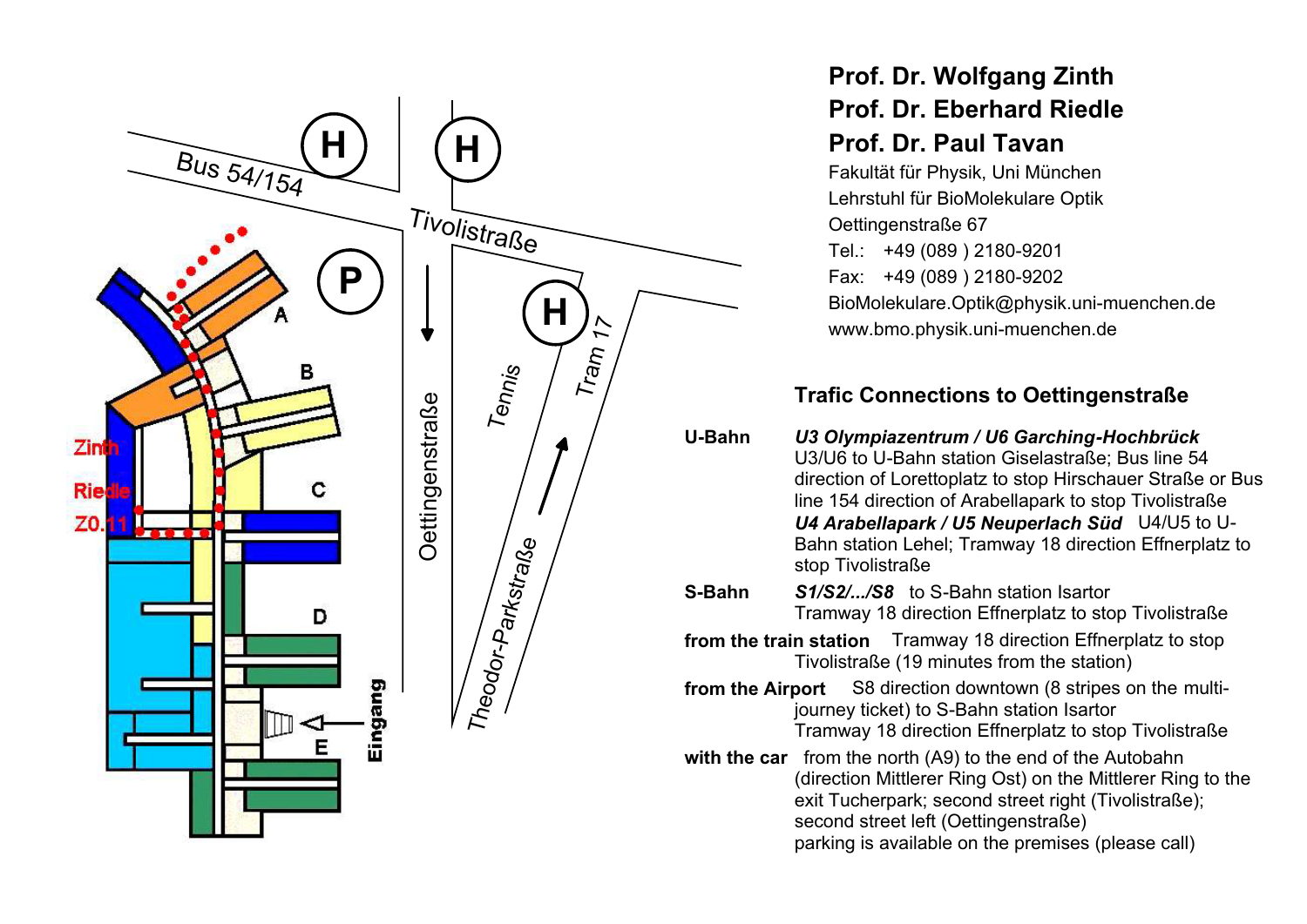

Prof. Dr. Wolfgang Zinth Prof. Dr. Eberhard Riedle Prof. Dr. Paul Tavan

Lehrstuhl für BioMolekulare Optik Department für Physik, Uni München

Oettingenstraße 67 Tel.: +49 (089) 2180-9201 Fax: +49 (089) 2180-9202

BioMolekulare.Optik@physik.uni-muenchen.de www.bmo.physik.uni-muenchen.de